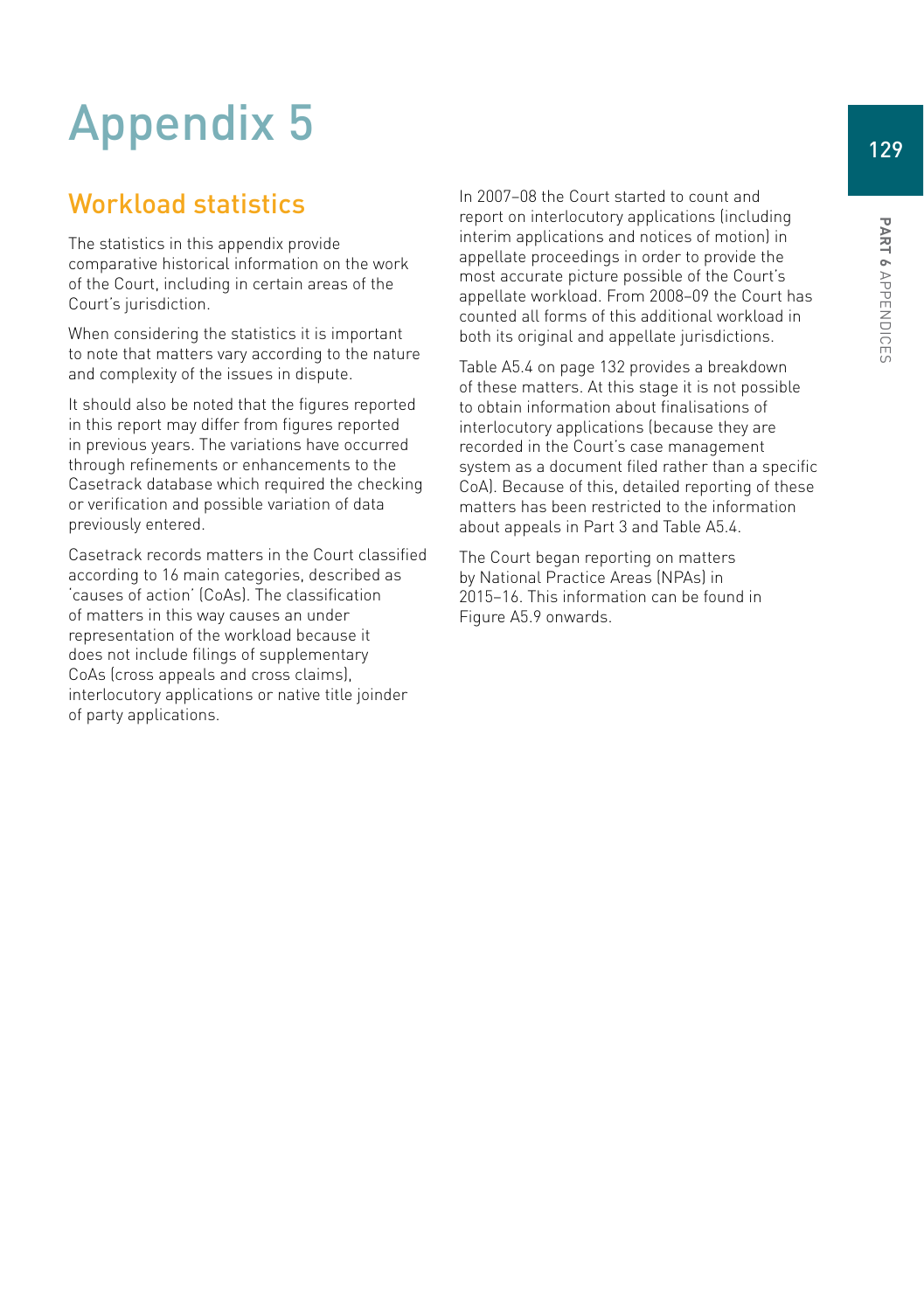Table A5.1: Summary of workload statistics – original and appellate jurisdictions – filings of major CoAs (including appellate and related actions)

| <b>CAUSE OF ACTION</b>                                                                                 | $2015 - 16$ | 2016-17 | $2017 - 18$ | 2018-19 | $2019 - 20$ |  |  |  |
|--------------------------------------------------------------------------------------------------------|-------------|---------|-------------|---------|-------------|--|--|--|
| Total CoAs (including appeals and related actions)                                                     |             |         |             |         |             |  |  |  |
| Filed                                                                                                  | 6,001       | 5,715   | 5,925       | 6,034   | 4,469       |  |  |  |
| Finalised                                                                                              | 5.839       | 5,626   | 5,580       | 5,733   | 4,871       |  |  |  |
| Current                                                                                                | 3,092       | 3.181   | 3,526       | 3,827   | 3,425       |  |  |  |
| Corporations (including appeals and related actions)                                                   |             |         |             |         |             |  |  |  |
| Filed                                                                                                  | 3,687       | 3,224   | 3,024       | 2,805   | 1,808       |  |  |  |
| Finalised                                                                                              | 3.495       | 3.387   | 2.996       | 2,861   | 2,106       |  |  |  |
| Current                                                                                                | 1.079       | 916     | 944         | 888     | 590         |  |  |  |
| Bankruptcy (including appeals and related actions)                                                     |             |         |             |         |             |  |  |  |
| Filed                                                                                                  | 292         | 353     | 332         | 376     | 384         |  |  |  |
| Finalised                                                                                              | 267         | 326     | 319         | 358     | 363         |  |  |  |
| Current                                                                                                | 164         | 191     | 204         | 222     | 243         |  |  |  |
| Native title (including appeals and related actions)                                                   |             |         |             |         |             |  |  |  |
| Filed                                                                                                  | 65          | 71      | 91          | 115     | 56          |  |  |  |
| Finalised                                                                                              | 134         | 95      | 99          | 78      | 88          |  |  |  |
| Current                                                                                                | 334         | 310     | 302         | 339     | 307         |  |  |  |
| Total CoAs (including appeals and related actions excluding corporations, bankruptcy and native title) |             |         |             |         |             |  |  |  |
| Filed                                                                                                  | 1,957       | 2,067   | 2,478       | 2,738   | 2,221       |  |  |  |
| Finalised                                                                                              | 1,943       | 1,818   | 2,166       | 2.436   | 2,314       |  |  |  |
| Current                                                                                                | 1,515       | 1,764   | 2,076       | 2,378   | 2,285       |  |  |  |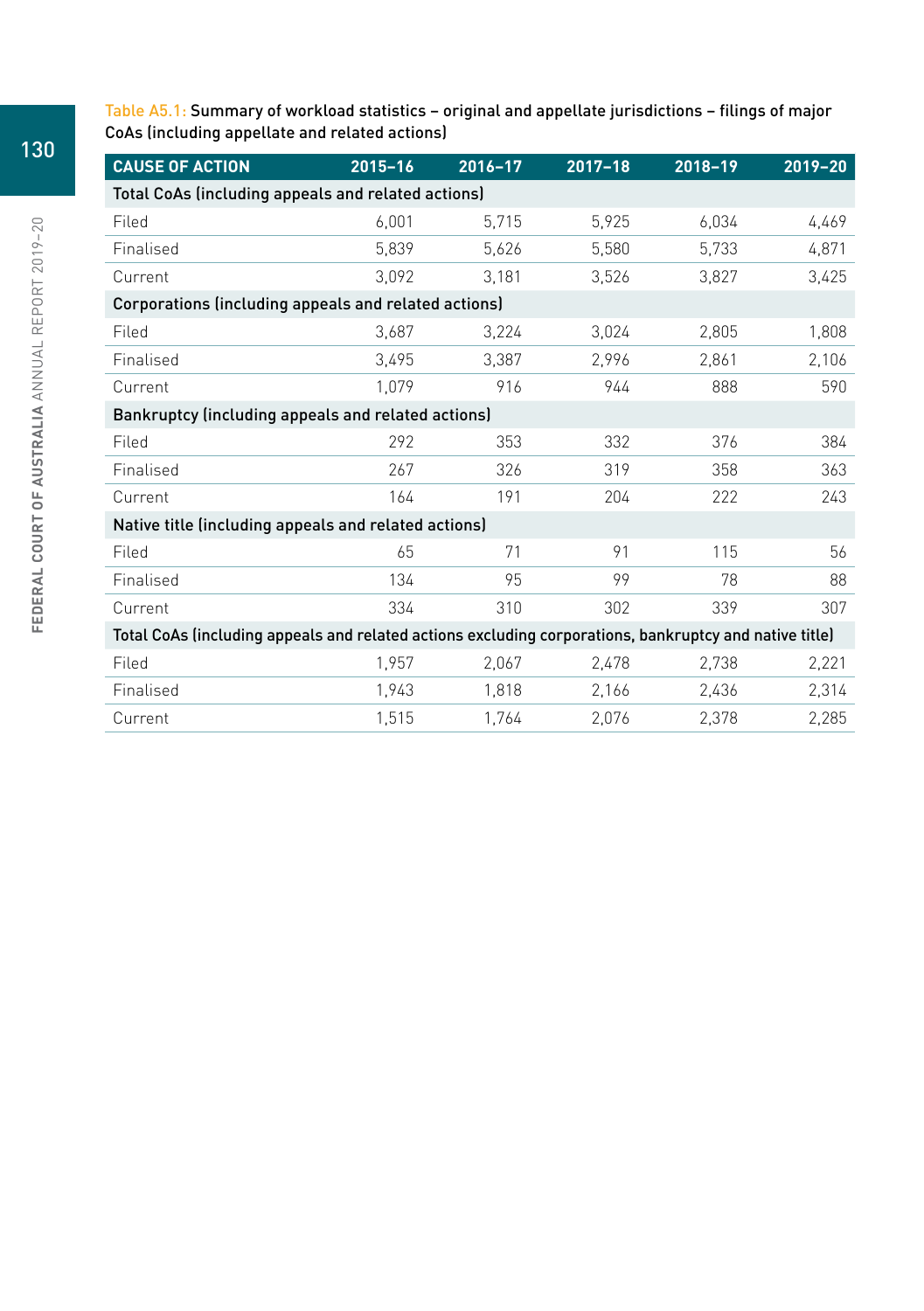Table A5.2: Summary of workload statistics – excluding appeals and related actions – filings of major CoAs (excluding appeals and related actions)

| <b>CAUSE OF ACTION</b>                                                                       | $2015 - 16$ | $2016 - 17$ | $2017 - 18$ | 2018-19 | $2019 - 20$ |  |  |  |
|----------------------------------------------------------------------------------------------|-------------|-------------|-------------|---------|-------------|--|--|--|
| Total CoAs (excluding appeals and related actions)                                           |             |             |             |         |             |  |  |  |
| Filed                                                                                        | 5,008       | 4.669       | 4,662       | 4.619   | 3,443       |  |  |  |
| Finalised                                                                                    | 4,894       | 4.759       | 4,438       | 4,398   | 3,753       |  |  |  |
| Current                                                                                      | 2.546       | 2.456       | 2,860       | 2,901   | 2,591       |  |  |  |
| Corporations (excluding appeals and related actions)                                         |             |             |             |         |             |  |  |  |
| Filed                                                                                        | 3,652       | 3,202       | 2,989       | 2,769   | 1,788       |  |  |  |
| Finalised                                                                                    | 3,469       | 3.362       | 2,967       | 2.831   | 2,066       |  |  |  |
| Current                                                                                      | 1.051       | 891         | 913         | 851     | 573         |  |  |  |
| Bankruptcy (excluding appeals and related actions)                                           |             |             |             |         |             |  |  |  |
| Filed                                                                                        | 231         | 289         | 304         | 342     | 343         |  |  |  |
| Finalised                                                                                    | 223         | 273         | 279         | 323     | 328         |  |  |  |
| Current                                                                                      | 123         | 139         | 164         | 183     | 198         |  |  |  |
| Native title (excluding appeals and related actions)                                         |             |             |             |         |             |  |  |  |
| Filed                                                                                        | 58          | 54          | 78          | 112     | 54          |  |  |  |
| Finalised                                                                                    | 122         | 84          | 81          | 68      | 85          |  |  |  |
| Current                                                                                      | 326         | 296         | 293         | 337     | 306         |  |  |  |
| Total CoAs (excluding appeals and related actions and excluding bankruptcy and native title) |             |             |             |         |             |  |  |  |
| Filed                                                                                        | 1,067       | 1,124       | 1,291       | 1,396   | 1,258       |  |  |  |
| Finalised                                                                                    | 1,080       | 1,040       | 1,111       | 1,176   | 1,274       |  |  |  |
| Current                                                                                      | 1,046       | 1,130       | 1,310       | 1,530   | 1,514       |  |  |  |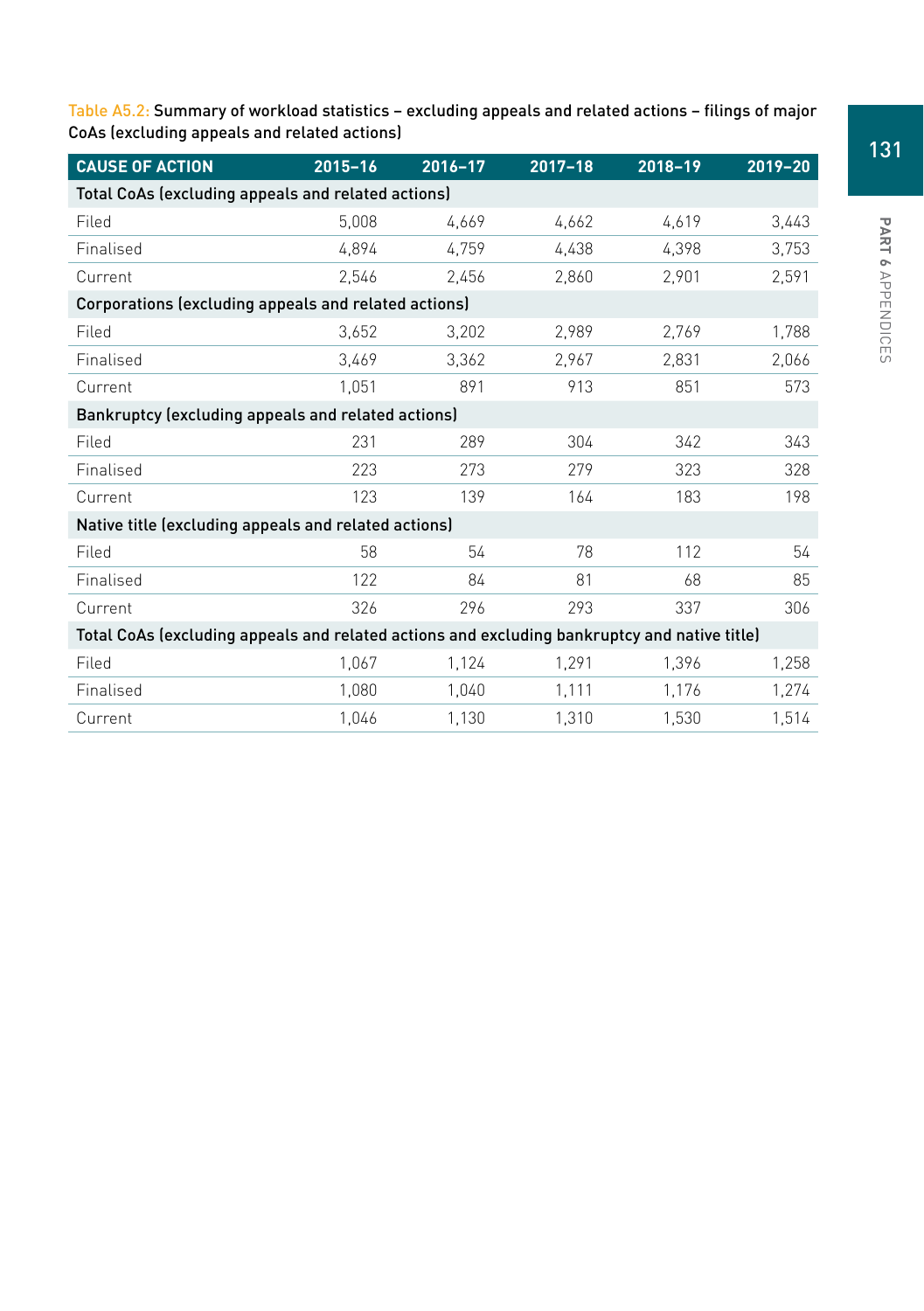Table A5.3: Summary of workload statistics – appeals and related actions only – filings of appeals and related actions

| <b>CAUSE OF ACTION</b>                                                                                                | $2015 - 16$ | 2016-17 | $2017 - 18$ | $2018 - 19$  | 2019-20 |  |  |  |
|-----------------------------------------------------------------------------------------------------------------------|-------------|---------|-------------|--------------|---------|--|--|--|
| Total appeals and related actions                                                                                     |             |         |             |              |         |  |  |  |
| Filed                                                                                                                 | 993         | 1.046   | 1,263       | 1,415        | 1,026   |  |  |  |
| Finalised                                                                                                             | 945         | 867     | 1,142       | 1,335        | 1,118   |  |  |  |
| Current                                                                                                               | 546         | 725     | 846         | 926          | 834     |  |  |  |
| Corporations appeals and related actions                                                                              |             |         |             |              |         |  |  |  |
| Filed                                                                                                                 | 35          | 22      | 35          | 36           | 20      |  |  |  |
| Finalised                                                                                                             | 26          | 25      | 29          | 30           | 40      |  |  |  |
| Current                                                                                                               | 28          | 25      | 31          | 37           | 17      |  |  |  |
| Migration appeals and related actions                                                                                 |             |         |             |              |         |  |  |  |
| Filed                                                                                                                 | 653         | 764     | 1,022       | 1,139        | 742     |  |  |  |
| Finalised                                                                                                             | 680         | 583     | 840         | 1.096        | 857     |  |  |  |
| Current                                                                                                               | 280         | 461     | 643         | 686          | 571     |  |  |  |
| Native title appeals and related actions                                                                              |             |         |             |              |         |  |  |  |
| Filed                                                                                                                 | 7           | 17      | 13          | 3            | 2       |  |  |  |
| Finalised                                                                                                             | 12          | 11      | 18          | 10           | 3       |  |  |  |
| Current                                                                                                               | 8           | 14      | 9           | $\mathbf{2}$ |         |  |  |  |
| Total appeals and related actions (excluding corporations, migration and native title appeals and<br>related actions) |             |         |             |              |         |  |  |  |
| Filed                                                                                                                 | 298         | 243     | 193         | 237          | 262     |  |  |  |
| Finalised                                                                                                             | 227         | 248     | 255         | 199          | 218     |  |  |  |
| Current                                                                                                               | 230         | 225     | 163         | 201          | 245     |  |  |  |

#### Table A5.4: Summary of supplementary workload statistics – filings of supplementary causes of action

| <b>CAUSE OF ACTION</b>                                | $2015 - 16$ | $2016 - 17$ | $2017 - 18$ | 2018-19 | $2019 - 20$ |  |  |  |
|-------------------------------------------------------|-------------|-------------|-------------|---------|-------------|--|--|--|
| Total CoAs (excluding appeals and related actions)    |             |             |             |         |             |  |  |  |
| Cross appeals (original jurisdiction)                 | 19          | 20          | 17          | 26      | 15          |  |  |  |
| Cross claims                                          | 135         | 146         | 116         | 148     | 133         |  |  |  |
| Interlocutory applications                            | 1,722       | 1,517       | 1,628       | 1,778   | 1,717       |  |  |  |
| Native title joinder of party applications            | 628         | 405         | 982         | 781     | 346         |  |  |  |
| Appeals and related actions                           |             |             |             |         |             |  |  |  |
| Cross appeals                                         | 19          | 20          | 17          | 26      | 15          |  |  |  |
| Interlocutory applications                            | 192         | 221         | 162         | 166     | 177         |  |  |  |
| Total actions (including appeals and related actions) |             |             |             |         |             |  |  |  |
| Cross appeals                                         | 19          | 20          | 17          | 26      | 15          |  |  |  |
| Cross claims                                          | 135         | 146         | 116         | 148     | 133         |  |  |  |
| Interlocutory applications                            | 1,722       | 1,738       | 1,790       | 1.944   | 1,894       |  |  |  |
| Native title joinder of party applications            | 628         | 405         | 982         | 781     | 346         |  |  |  |
| <b>Totals</b>                                         | 2,504       | 2,309       | 2,905       | 2,899   | 2,388       |  |  |  |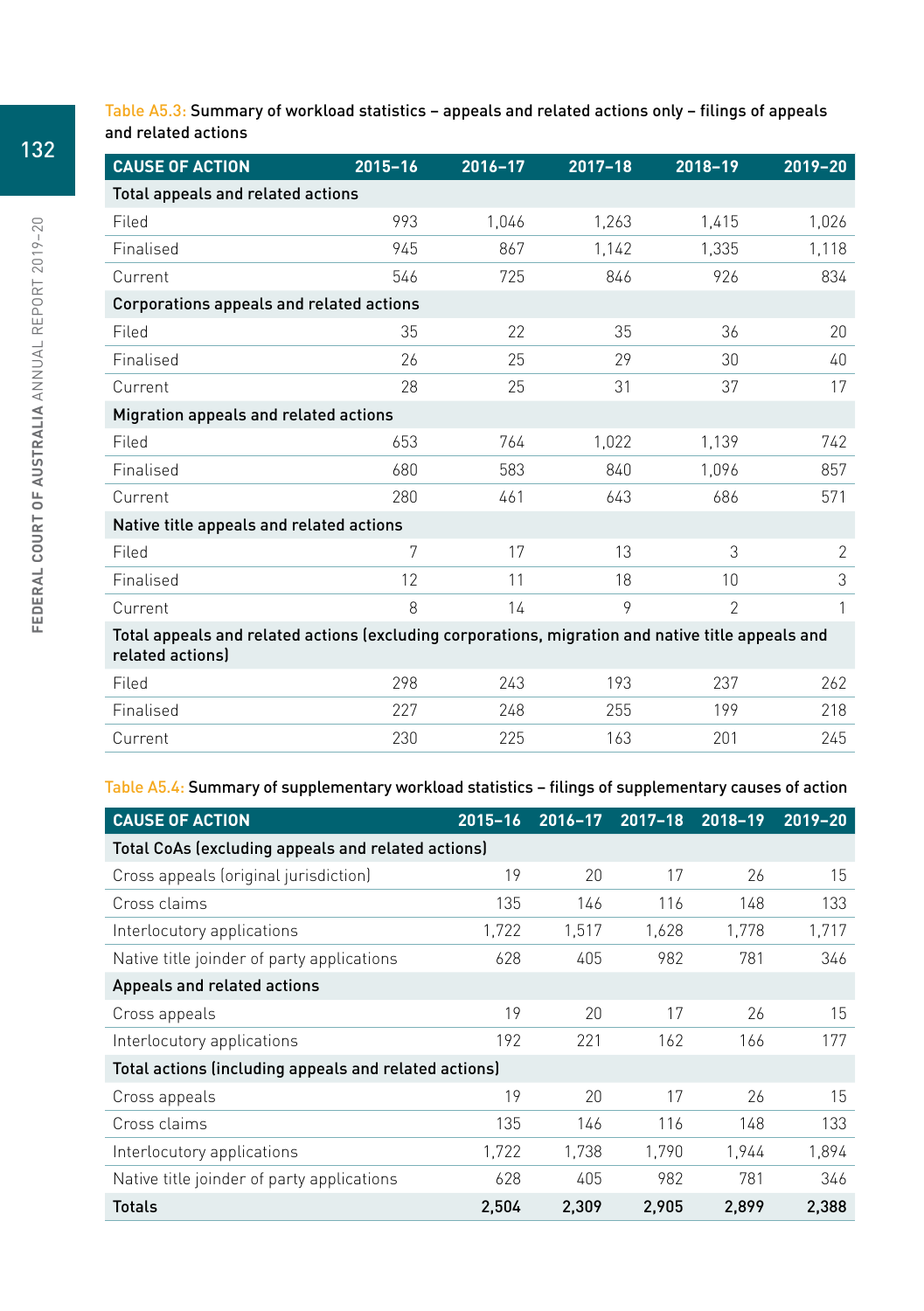





#### Figure A5.2: Matters filed and finalised over the last five years

The number finalised refers to those matters finalised in the relevant financial year, regardless of when they were originally filed.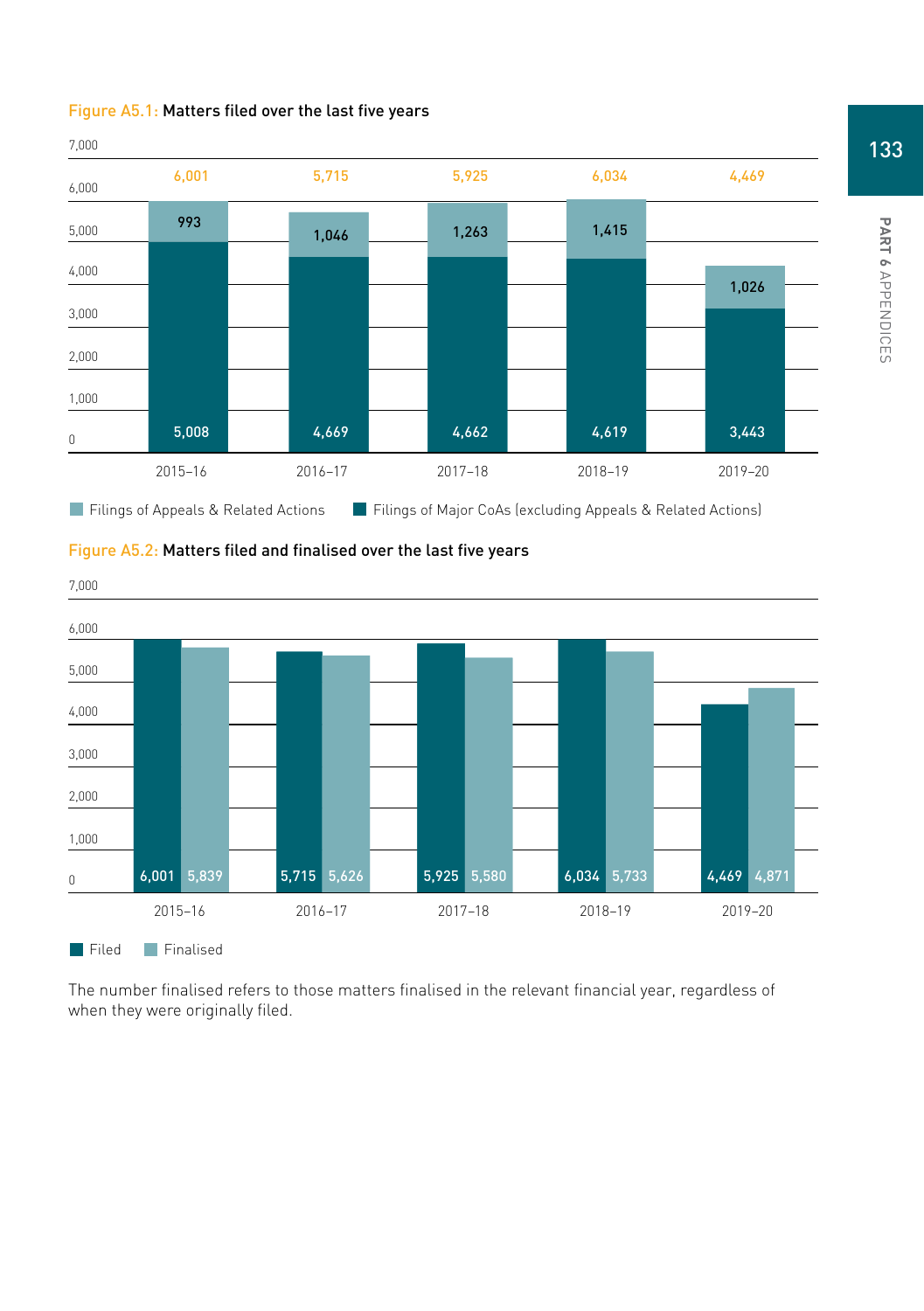#### Figure A5.3: Age and number of current matters at 30 June 2020



A total of 3,425 matters remain current at 30 June 2020. There were 181 applications still current relating to periods before 2015, of which 306 matters are native title matters (9 per cent).





A total of 27,155 matters were completed during the five-year period ending 30 June 2020, excluding native title matters. The time span, from filing to disposition of these matters, is shown in Figure A5.4.

# 134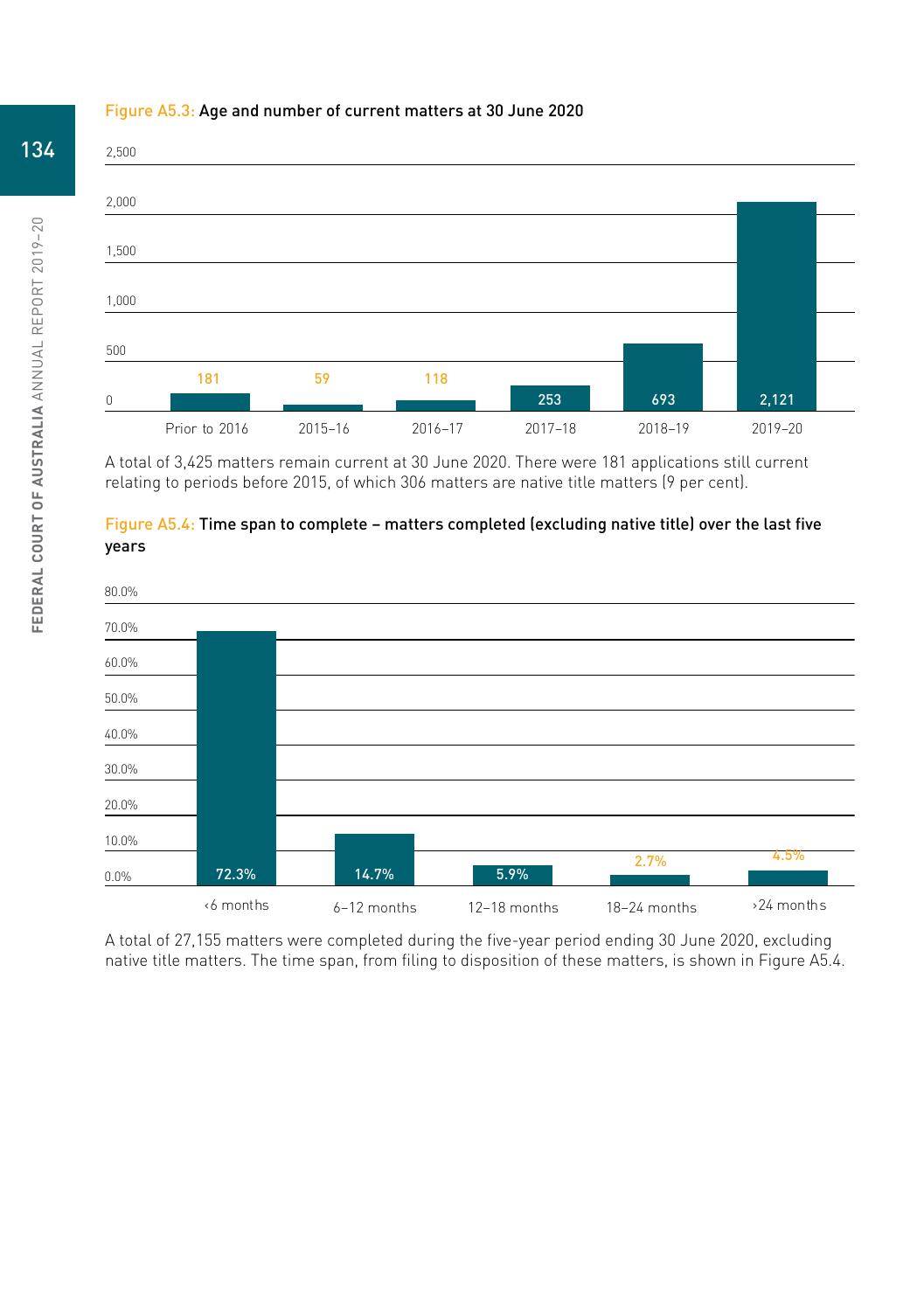

#### Figure A5.5: Time span to complete against the 85 per cent benchmark (excluding native title) over the last five years

The Court has a benchmark of 85 per cent of cases (excluding native title) being completed within 18 months of commencement. Figure A5.5 sets out the Court's performance against this time goal over the last five years. The total number of matters (including appeals but excluding native title) completed for each of the last five years and the time spans for completion are shown in Table A5.5.

Table A5.5: Finalisation of major CoAs in accordance with 85 per cent benchmark (including appeals and related actions and excluding native title matters) over the last five years

| <b>PERCENTAGE COMPLETED</b> | $2015 - 16$ | 2016-17 | $2017 - 18$ | $2018 - 19$ | $2019 - 20$ |
|-----------------------------|-------------|---------|-------------|-------------|-------------|
| Under 18 months             | 5.384       | 5.216   | 5.108       | 5.285       | 4.271       |
| Percentage of total         | 94 2%       | 94 1%   | 93.3%       | 93.3%       | 89 2%       |
| Over 18 months              | 333         | 326     | 391         | 380         | 515         |
| Percentage of total         | 58%         | 59%     | 71%         | 67%         | 10.8%       |
| <b>Total CoAs</b>           | 5.717       | 5.542   | 5.499       | 5.665       | 4,786       |





PART 6 APPENDICES Appendices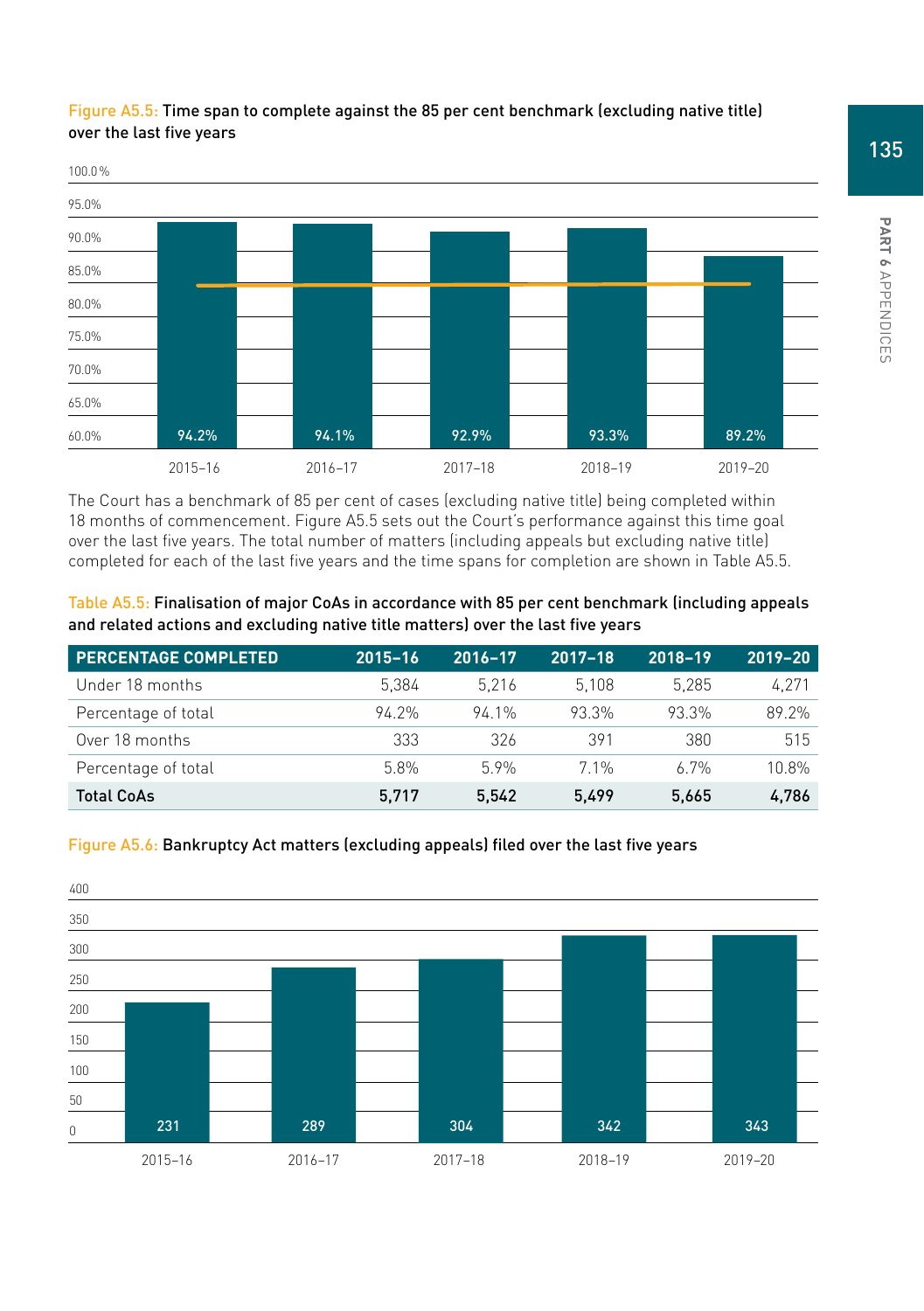

### Figure A5.6.1: Current Bankruptcy Act matters (excluding appeals) by year of filing







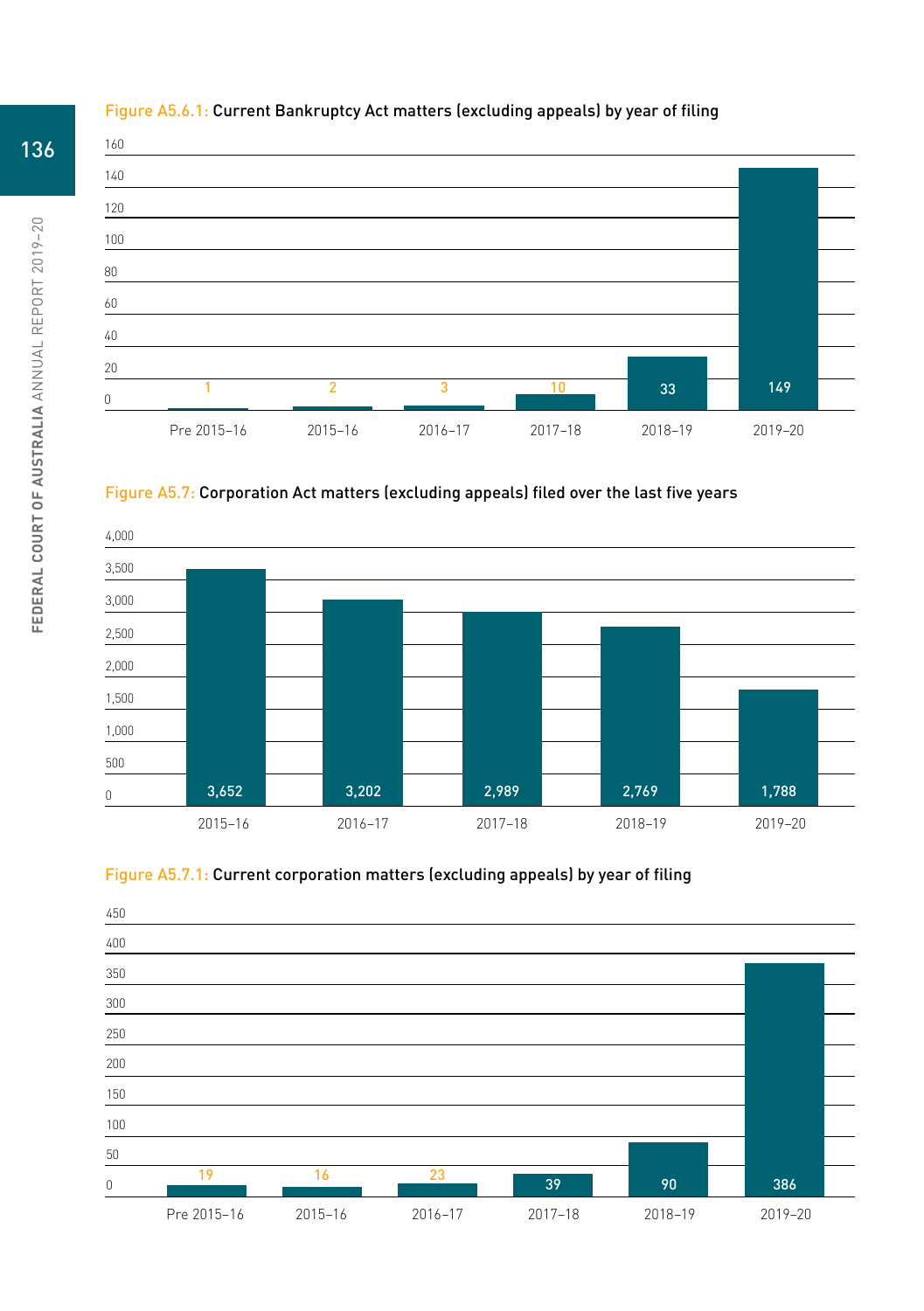

## Figure A5.8: Consumer law matters (excluding competition law and appeals) filed over the last five years



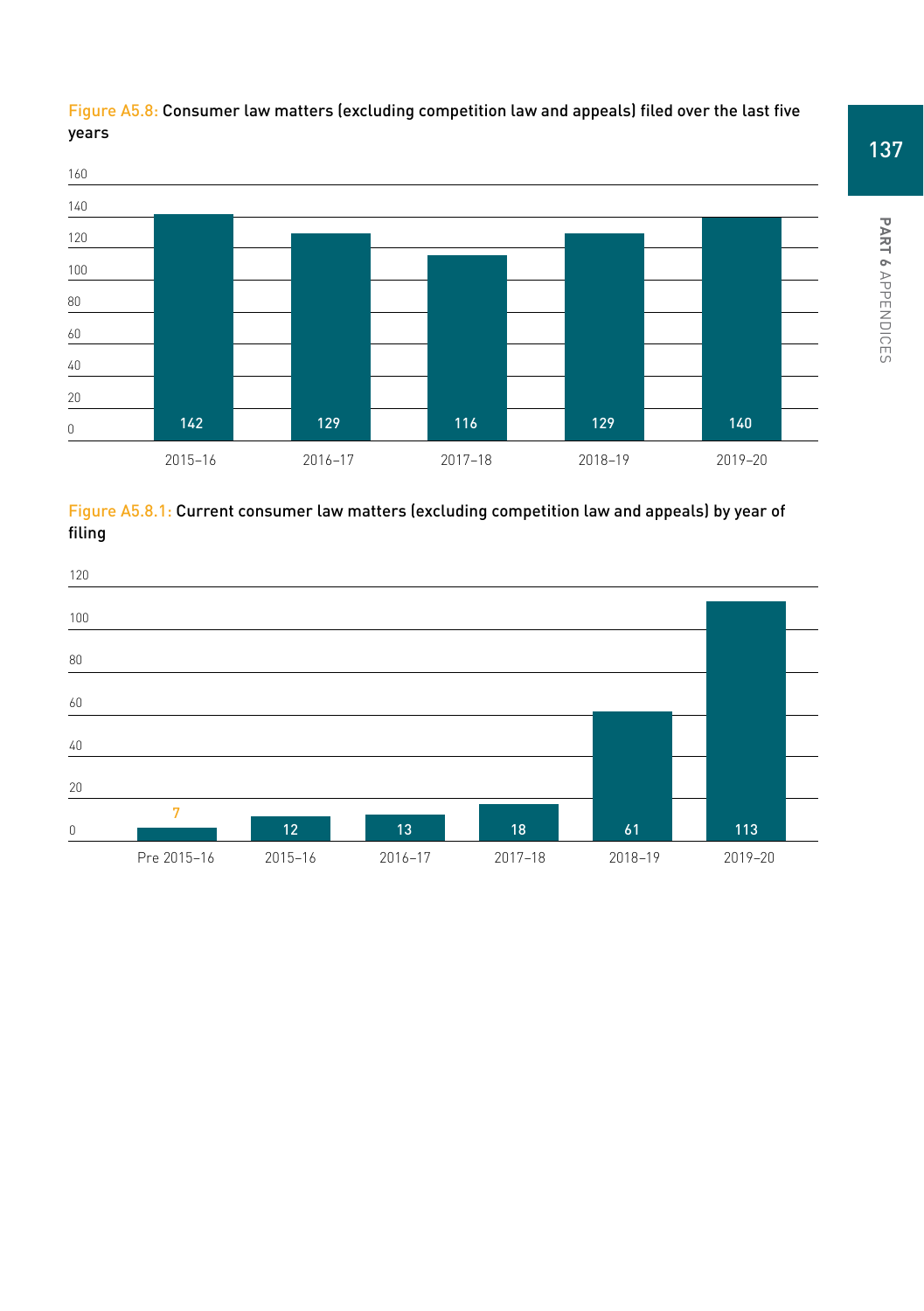## National Court framework





### Figure A5.9.1: All filings, finalisations and pending by Administrative and Constitutional Law and Human Rights National Practice Areas (NPA)

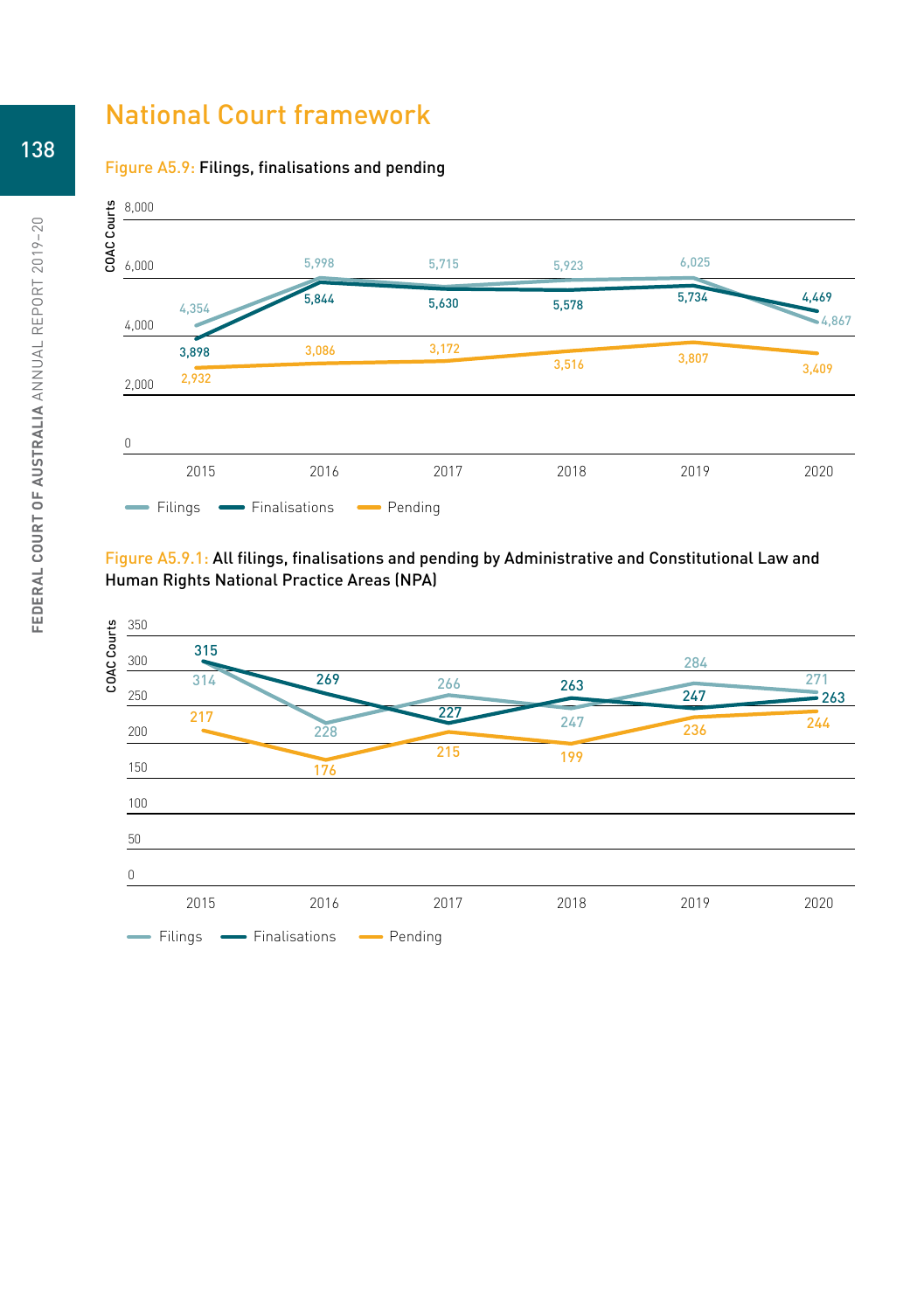

#### Figure A5.9.2: All filings, finalisation and pending by Admiralty and Maritime NPA







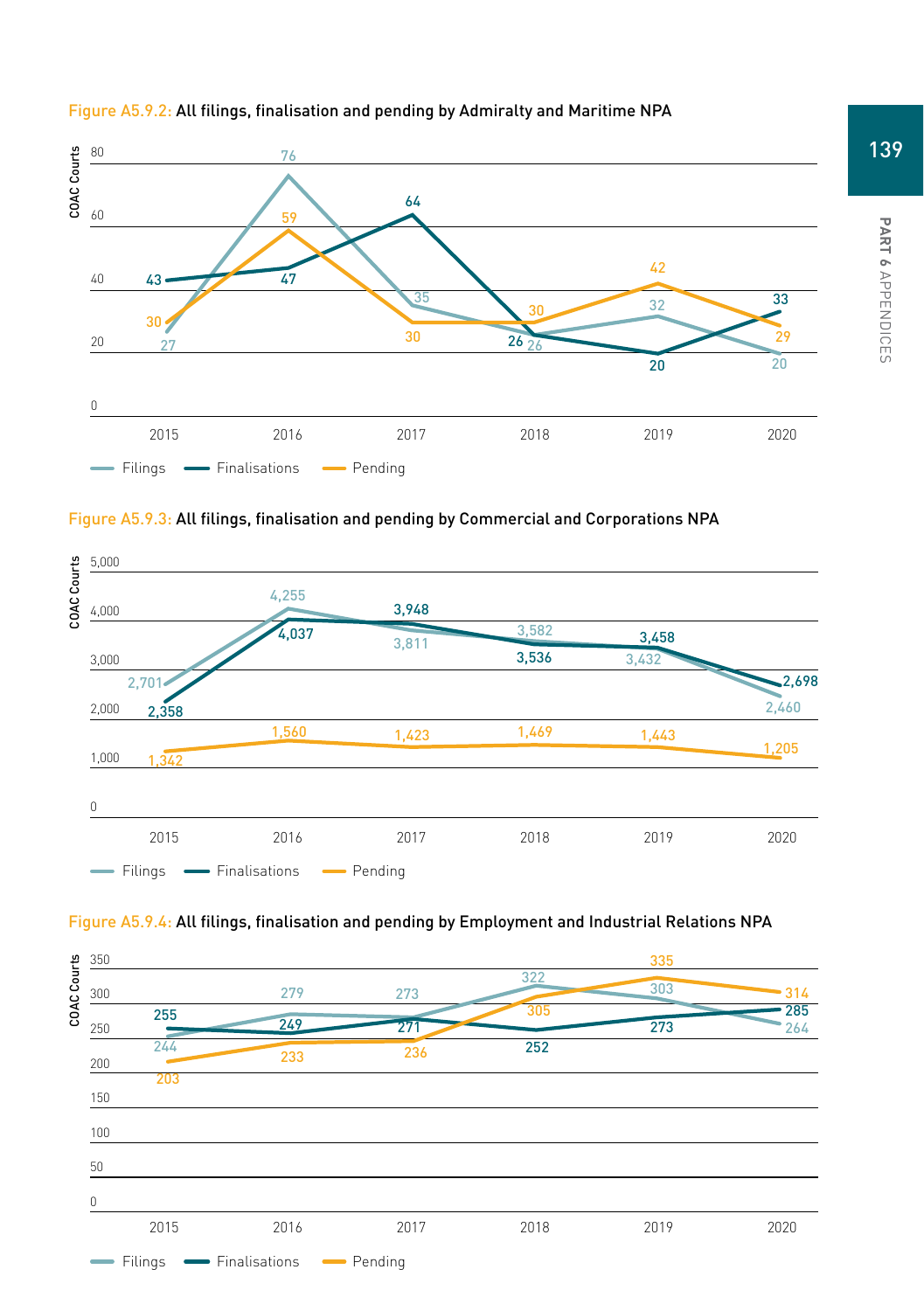